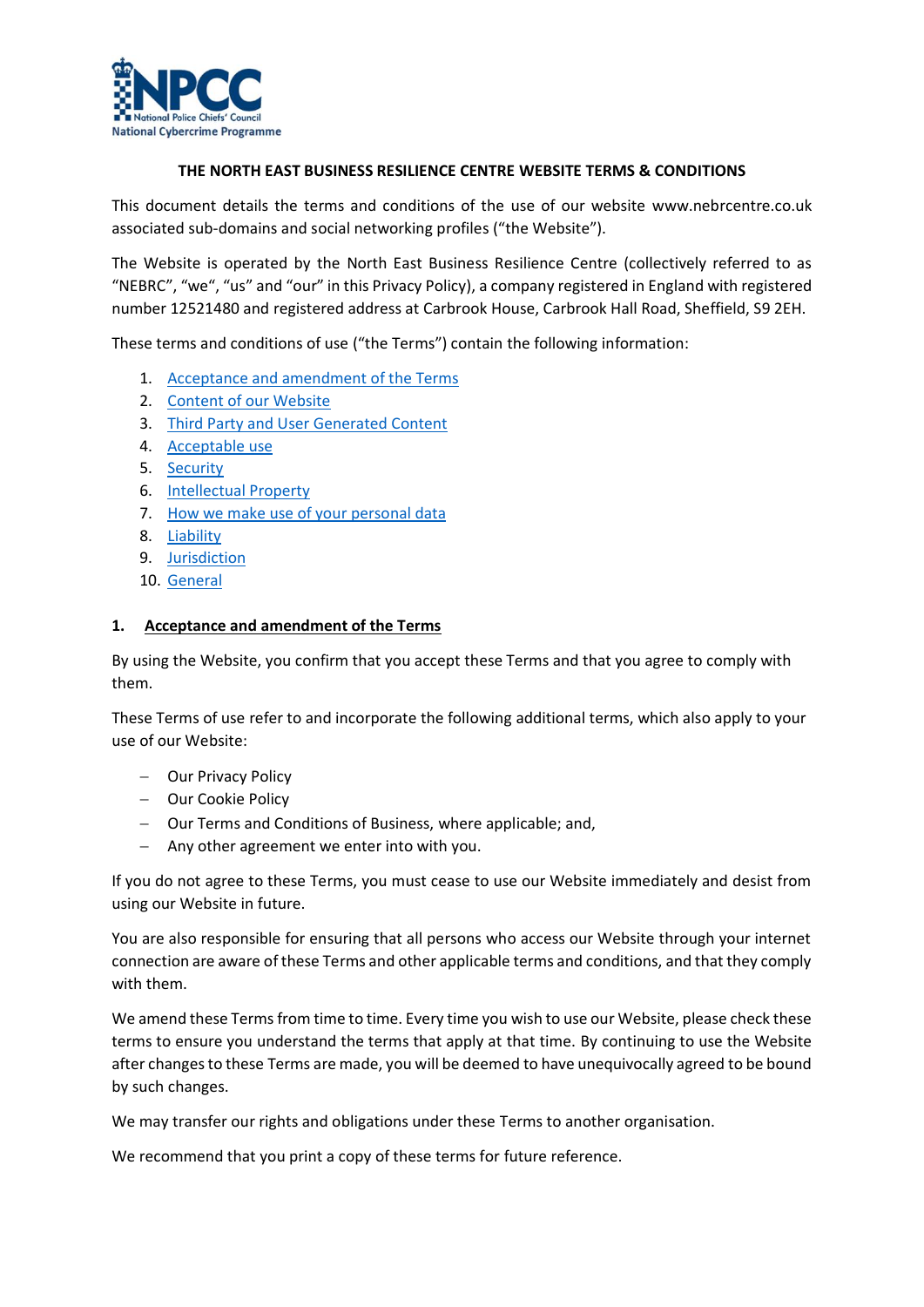

### <span id="page-1-0"></span>**2. Content of our Website**

Our Website is made available free of charge. Our Website is directed to those resident in England and Wales. We do not represent that content available on or through our Website is appropriate for use, or available, in other locations.

We may update and change our Website from time to time, including to reflect changes to our services, our users' needs, to maintain security and to provide information regarding recent developments.

The content on our Website is provided for general information only. It is not intended to amount to advice on which you should rely. You must obtain professional or specialist advice before taking, or refraining from, any action on the basis of the content on our site.

You should pay attention to the date on which any content was posted. Although we make reasonable efforts to update the information on our site, we make no representations, warranties or guarantees, whether express or implied, that the content on our site is accurate, complete or up to date. Nor do we guarantee that the Website and its content will be free from errors or omissions.

We do not guarantee that our Website, or any of its content, will always be available or be uninterrupted. We may suspend, withdraw, discontinue, or restrict the availability of all or any part of our Website, or alter its content, without notice and at our complete and absolute discretion. We will not be liable to you if for any reason the Website, or any of its content, is unavailable at any time or for any period.

#### <span id="page-1-1"></span>**3. Third-party and User-Generated Content**

Where our Website contains links to other sites and resources provided by third parties, these links are provided for your information only. Such links should not be interpreted as approval or endorsement by us of those linked websites or information, goods or services you may obtain from them or advertised through them. We have no control over the contents of those sites or resources.

This Website may include information and materials uploaded by other users of the Website. This information and these materials have not been verified or approved by us. The views expressed by other users on our Website do not represent our views or values.

If you wish to complain about content uploaded by other users, please contact us at enquiries@nebrcentre.co.uk

#### <span id="page-1-2"></span>**4. Acceptable use**

You are responsible for making all arrangements necessary for you to have access to the Website at your own cost.

You may use our site only for lawful purposes.

You may not use our Website:

- − in any way that breaches any applicable local, national or international law or regulation;
- − in any way that is unlawful or fraudulent or has any unlawful or fraudulent purpose or effect;
- − for the purpose of harming or attempting to harm minors in any way;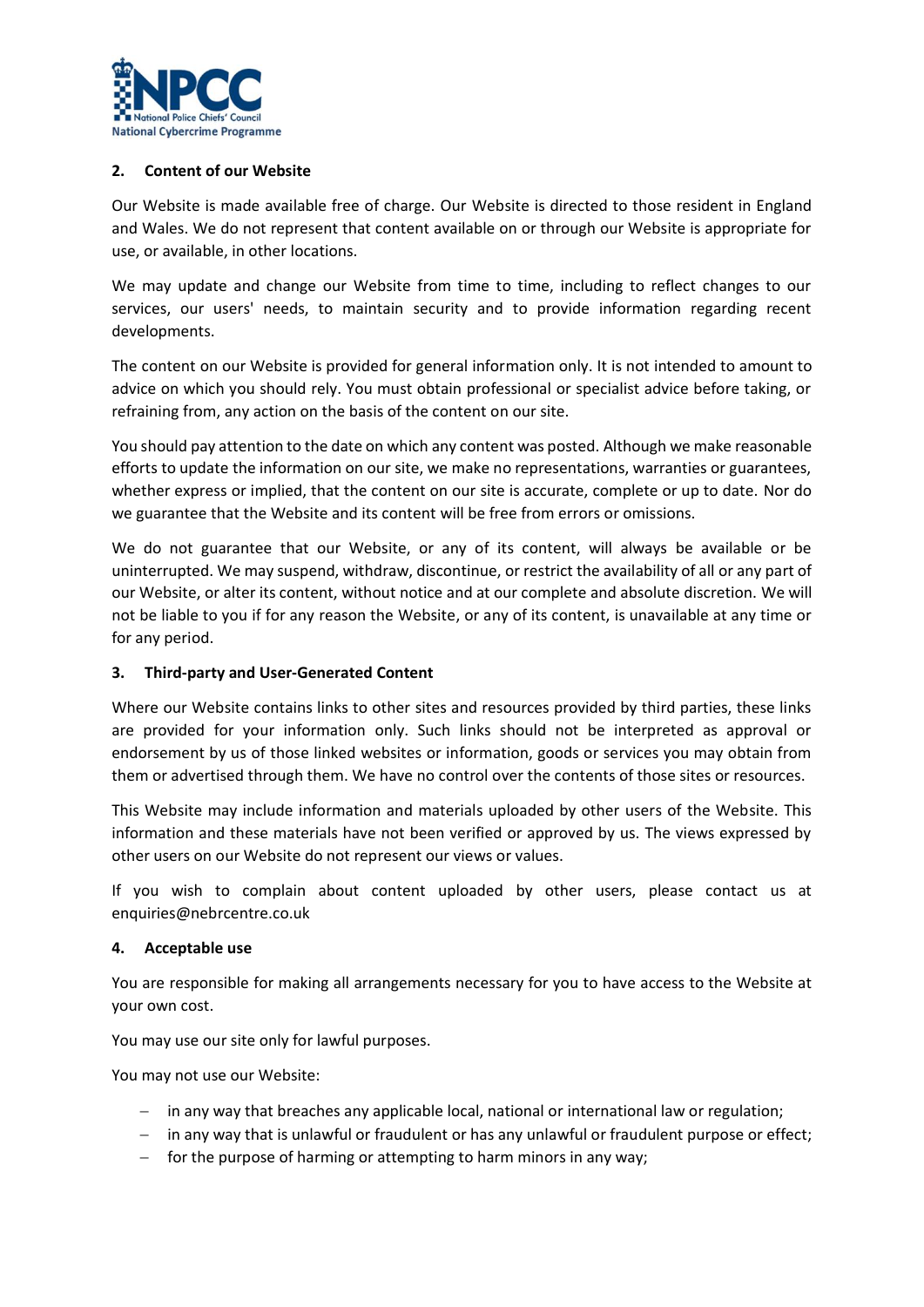

- − to bully, insult, intimidate or humiliate any person or to otherwise conduct yourself in a vulgar, offensive, harassing or objectionable manner while using the Website;
- − impersonate or make any misleading representations about any other person while using the Website;
- − to send, knowingly receive, upload, download, use or re-use any material which does not comply with these Terms;
- − to generate, transmit, or procure the sending of, any unsolicited or unauthorised advertising or promotional material or any other form of similar solicitation (spam);
- − to knowingly transmit any data, send or upload any material that contains viruses, Trojan horses, worms, time-bombs, keystroke loggers, spyware, adware or any other harmful programs or similar computer code designed to adversely affect the operation of any computer software or hardware;
- − use any automatic or manual process to search or harvest information from the Website;
- − to attempt to gain unauthorised access to the Website or any part of it, the server on which the Website is stored or any server, computer or database connected to the Website; or,
- − as the target of an attack via a denial-of-service attack or a distributed denial-of service attack.

You also agree not to:

- − reproduce, duplicate, copy or re-sell any part of our Website or the software which underlies the Website otherwise than as permitted by these Terms; and,
- − access without authority, interfere with, damage or disrupt or violate any of the policies, procedures or regulations of:
	- − any part of our Website;
	- − any equipment or network on which our Website is stored or to which it is connected;
	- − any software used in the provision of our Website; or
	- any equipment or network or software owned or used by any third party.

Failure to comply with these terms may constitute a criminal offence under the Computer Misuse Act 1990 and/or the Malicious Communications Act 1988 or other legislation. We will report any such breach to the relevant law enforcement authorities and we will co-operate with those authorities by disclosing your identity and other data held about you to them. In the event of such a breach, your right to use the Website will cease immediately.

Whenever you make use of a feature that allows you to upload content to our Website, or to make contact with other users of our Website, you must comply with the applicable content standards detailed in this clause and generally throughout these Terms. You warrant that any such contribution does comply with those standards, and you will be liable to us and indemnify us for any breach of that warranty. This means you will be responsible for any loss or damage we suffer as a result of your breach of warranty.

We have the right to remove any posting you make on our Website if, in our opinion, your post does not comply with the applicable content standards.

Any content you upload to our Website will be considered non-confidential and non-proprietary. You agree that we are entitled to use any comments, information or ideas in such content, without compensation, acknowledgment or payment to you, for any purpose whatsoever including, but not limited to, developing, manufacturing and marketing products and services and creating, modifying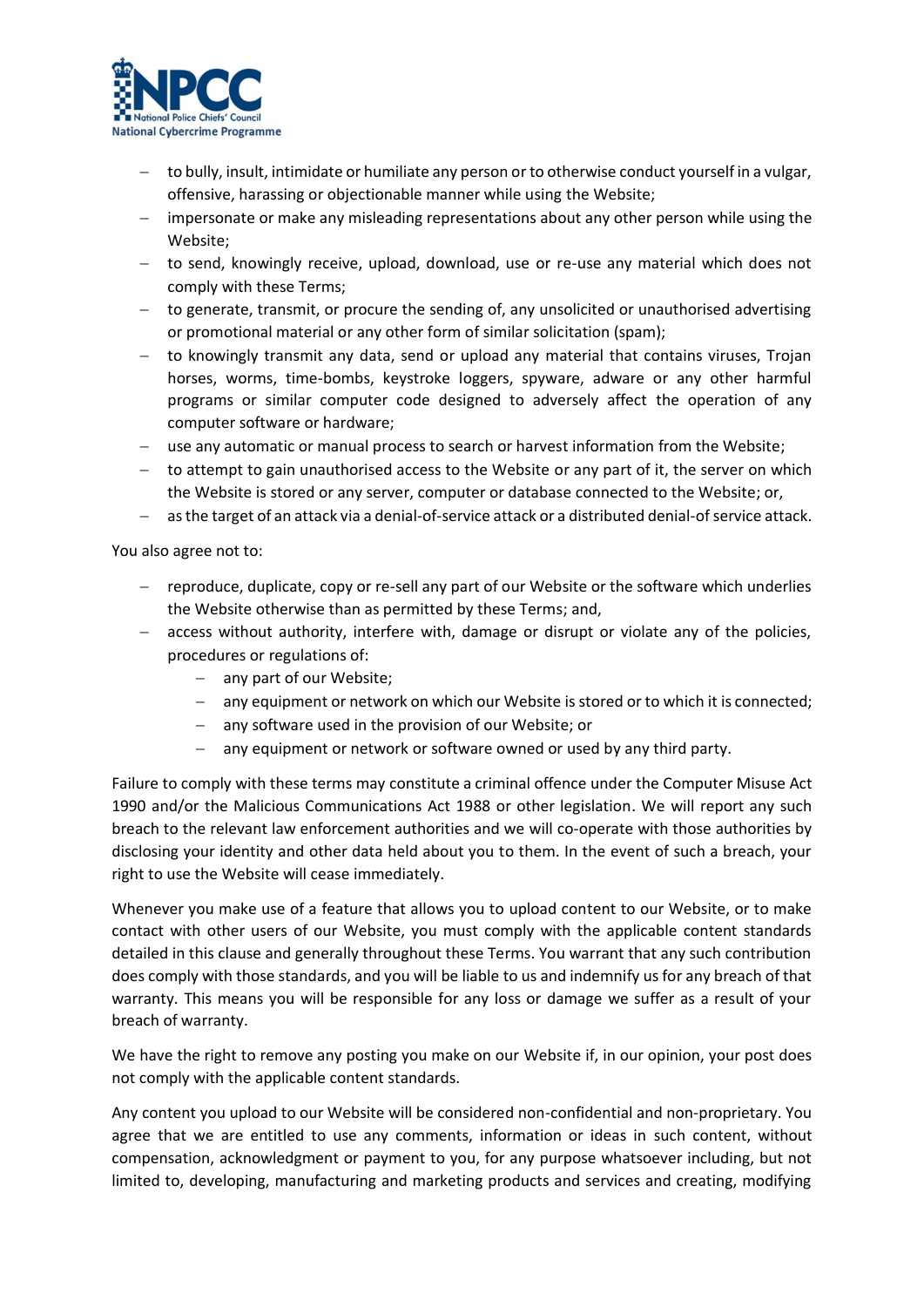

or improving the Website or other products and services. You also grant other users of our Website a limited licence to use, store and copy that content and to distribute and make it available to third parties. You are solely responsible for securing and backing up your content.

We have the right to disclose your identity to any third party who is claiming that any content posted or uploaded by you to our Website is unlawful, including where it constitutes a violation of their intellectual property rights, or of their right to privacy.

You may link to our home page, or to our blog, provided you do so in a way that is fair and legal and does not damage our reputation or take advantage of it. You must not establish a link in such a way as to suggest any form of association, approval or endorsement on our part where none exists. You must not establish a link to our Website in any website that is not owned by you. Our site must not be framed on any other site, nor may you create a link to any part of our Website other than the home page. We reserve the right to withdraw linking permission without notice. The website in which you are linking must not:

- − be defamatory of any person;
- − unlawfully process personal data;
- − be obscene, offensive, hateful or inflammatory;
- − bully, insult, intimidate or humiliate;
- − promote sexually explicit material;
- − include child sexual abuse material;
- − promote unlawful violence;
- − promote discrimination based on race, sex, religion, nationality, disability, sexual orientation or age;
- − infringe any copyright, database right or trade mark of any other person;
- − be likely to deceive any person;
- − breach any legal duty owed to a third party, such as a contractual duty or a duty of confidence;
- − promote any illegal activity;
- − be in contempt of court;
- − be threatening, abuse or invade another's privacy, or cause annoyance, inconvenience or needless anxiety;
- − be likely to harass, upset, embarrass, alarm or annoy any other person;
- − impersonate any person, or misrepresent your identity or affiliation with any person;
- − give the impression that it emanates from us, if this is not the case;
- − advocate, promote, incite any party to commit, or assist any unlawful or criminal act such as (by way of example only) copyright infringement or computer misuse;
- − contain a statement which you know or believe, or have reasonable grounds for believing, that members of the public to whom the statement is, or is to be, published are likely to understand as a direct or indirect encouragement or other inducement to the commission, preparation or instigation of acts of terrorism; and/or
- − contain any advertising or promote any services or web links to other sites.

If you wish to link to or make any use of content on our site other than that set out above, please contact us at enquiries@nebrcentre.co.uk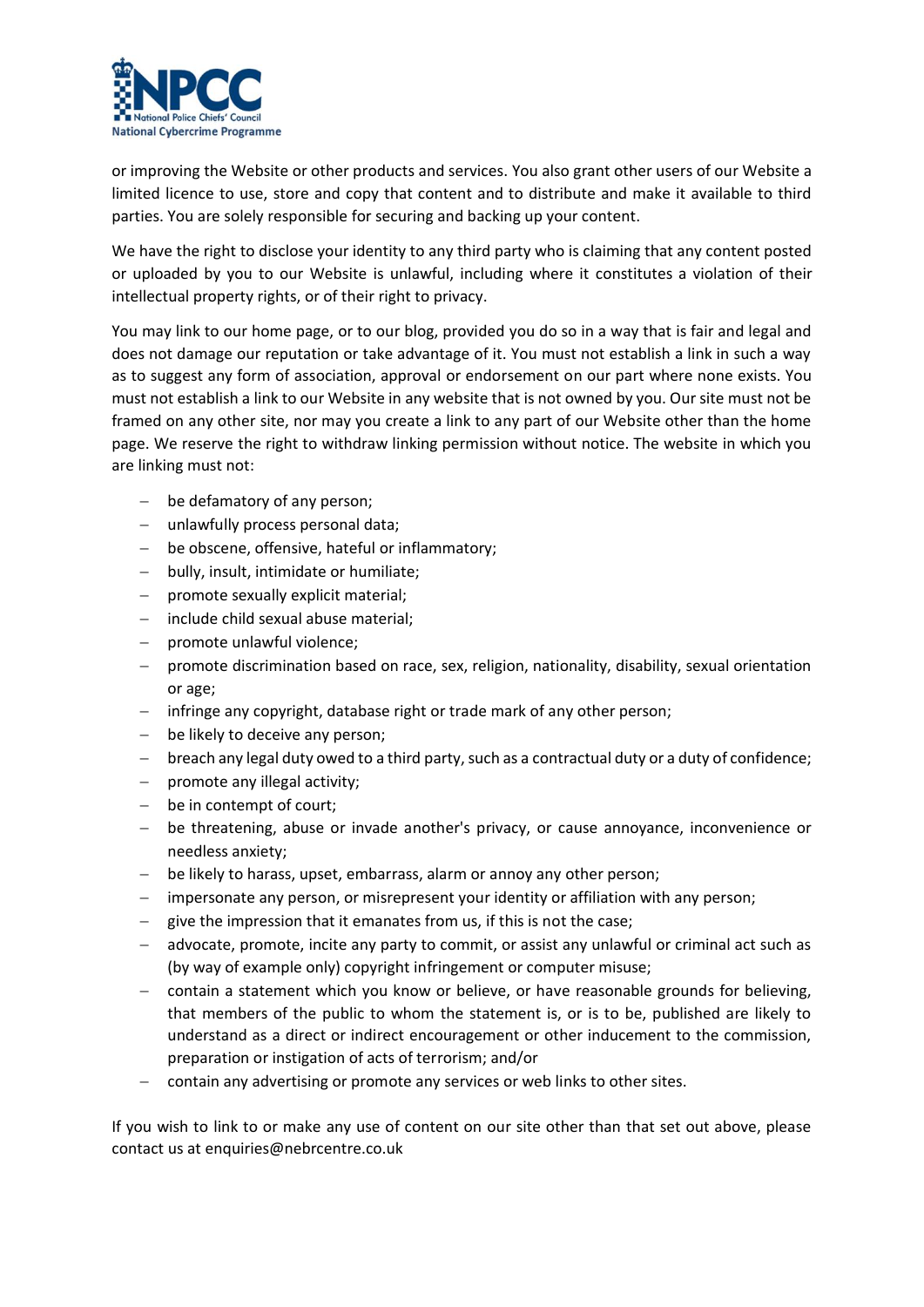

# <span id="page-4-0"></span>**5. Security**

While we take appropriate cyber security measures, we cannot guarantee that the Website will be secure or free from any bugs or viruses. You are responsible for configuring your information technology, computer programmes and platform in order to access the Website. You should use your own virus protection software.

If you choose, or you are provided with, a user identification code, password or any other piece of information as part of our security procedures, you must treat such information as confidential. You must not disclose it to any third party.

We have the right to disable any user identification code or password, whether chosen by you or allocated by us, at any time, if in our reasonable opinion you have failed to comply with any of the provisions of these terms of use.

If you know or suspect that anyone other than you knows your user identification code or password, you must promptly notify us at enquiries@nebrcentre.co.uk

### <span id="page-4-1"></span>**6. Intellectual property**

We are the owner or the licensee of all intellectual property rights in our Website, and in the material published on it. Those works are protected by copyright laws and treaties around the world. All such rights are reserved.

You may print off one copy, and may download extracts, of any page(s) from our Website for your personal non-commercial use and you may draw the attention of others within your organisation to content posted on our Website. You must not modify the paper or digital copies of any materials you have printed off or downloaded in any way, and you must not use any illustrations, photographs, video or audio sequences or any graphics separately from any accompanying text. Our status (and that of any identified contributors) as the authors of content on our Website must always be acknowledged.

You must not use any part of the content on our Website for commercial purposes without obtaining a licence to do so from us or our licensors. Without limitation, this means that you may not sell, export, license, modify, copy, distribute or transmit the Website (or any part of it) without our prior express written consent.

If you print off, copy or download any part of our Website in breach of these terms of use, your right to use our Website will cease immediately and you must, at our option, return or destroy any copies of the materials you have made. We reserve the right to terminate your limited licence in respect without notice at any time following any alleged unauthorised use by you of our Website.

The North East Business Resilience Centre and its graphics, logos, icons and service names related to the Website are registered and unregistered trademarks or trade dress of the North East Business Resilience Centre. They may not be used without our prior express written consent.

All other trademarks not owned by the North East Business Resilience Centre that appear in connection with the Website are the property of their respective owners, who may or may not be affiliated with, connected to or sponsored by us. We accept no liability for any unauthorised use of any trademarks by you or third parties.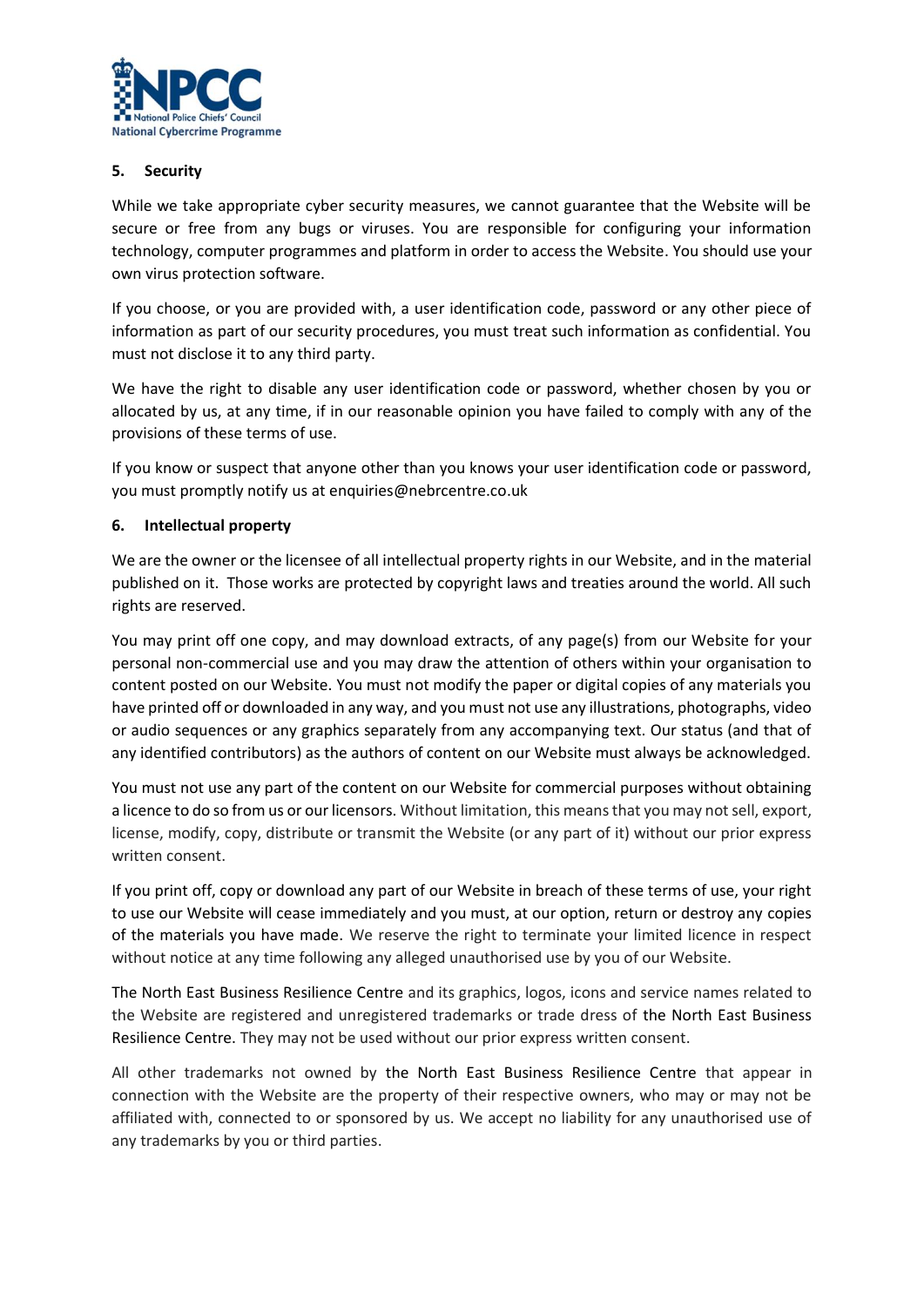

#### <span id="page-5-0"></span>**7. How we make use of your personal data**

You provide us with information when you register on the Website and provide us with additional content. We also collect information relating to your usage history of our site.

By downloading, using and/ or accessing in any way the Website and/or material provided through the Website, you consent to receiving electronic communications and notices from us.

We use your personal information in accordance with our Privacy Policy and our Cookies Policy.

### <span id="page-5-1"></span>**8. Liability**

To the extent permitted by law, we exclude all conditions, warranties, representations or other terms which may apply to the Website or any content on it, whether express or implied.

Nothing in these Terms excludes or limits our liability for death or personal injury arising from our negligence, or our fraud or fraudulent misrepresentation, or any other liability that cannot be excluded or limited by English law.

We will not be liable to any user for any loss or damage, whether in contract, tort (including negligence), breach of statutory duty, or otherwise, even if foreseeable, arising under or in connection with:

- − use of, or inability to use, the Website; or
- − use of or reliance on any content displayed on the Website.

If you are a business user, in particular, we will not be liable for:

- − loss of profits, sales, business, or revenue;
- − business interruption;
- − loss of anticipated savings;
- − loss of business opportunity, goodwill or reputation; or
- − any indirect or consequential loss or damage.

Different limitations and exclusions of liability may apply to liability arising as a result of the supply of any products to you, which will be set out in our Terms and Conditions of Business.

If you are a consumer user, we only provide our site for your domestic and private use. You agree not to use our site for any commercial or business purposes, and we have no liability to you for any loss of profit, loss of business, business interruption, or loss of business opportunity.

We will not be liable for any loss or damage caused by a virus, distributed denial-of-service attack, or other technologically harmful material that may infect your mobile telephone, smartphone, tablet, computer equipment, computer programs, data or other proprietary material due to your use of the Website or to your downloading of any content on it, or on any website linked to it.

We are not responsible for any delays, delivery failures, or any other loss or damage resulting from the transfer of data over communications networks and facilities, including the internet, and you acknowledge that our Website may be subject to limitations, delays and other problems inherent in the use of such communications facilities.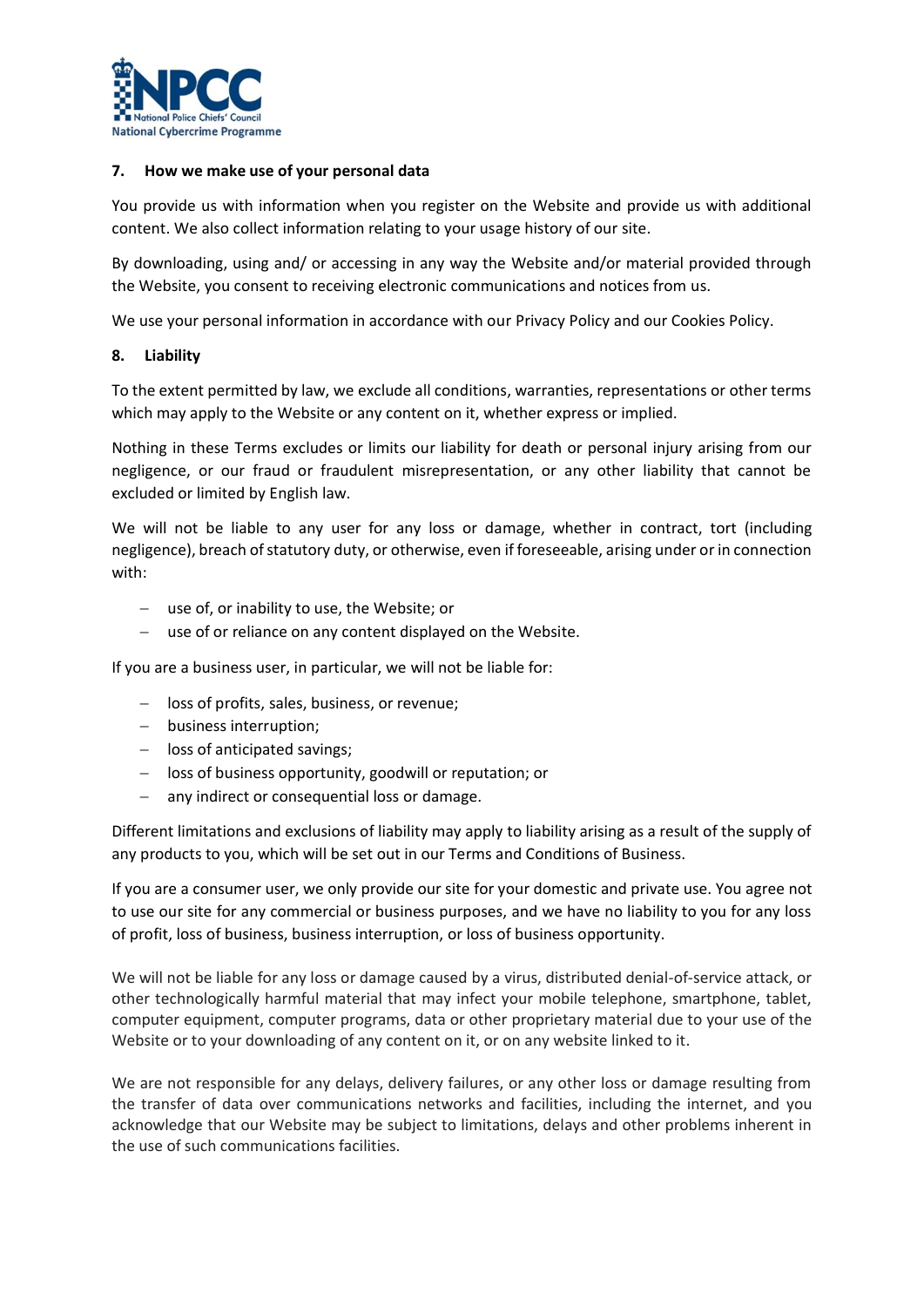

You acknowledge that you provide personal information at your own risk. Whilst we have implemented commercially reasonable technical and organisational measures to secure your personal information from unauthorised use, we cannot guarantee that unauthorised third parties will never be able to defeat those measures. We accept no liability for any losses associated with any unauthorised use.

You agree to indemnify and hold the North East Business Resilience Centre, its shareholders, directors, officers, employees, agents and partners harmless from and against any third-party claim or cause of action, including reasonable legal fees and court costs, arising, directly or indirectly, out of your misuse of the Website or your violation of any law or the rights of any third party.

### <span id="page-6-0"></span>**9. Jurisdiction**

These terms of use, their subject matter and their formation (and any non-contractual disputes or claims) are governed by the law of England and Wales. You and we agree to the exclusive jurisdiction of the courts of England and Wales.

### <span id="page-6-1"></span>**10. General**

These Terms are agreed between you and us.

These Terms set forth the entire understanding and agreement between you and us with respect to the subject matter hereof.

Our business is the provision of cyber security guidance and services. Any services agreed between us and you relating to the provision of the services by us will be subject to a separate agreement and will be governed by the terms therein.

No other person shall have any rights under or connection with these Terms under the Contracts (Rights of Third Parties) Act 1999.

You are not permitted to assign, transfer, charge, sub-contract or deal in any other manner with all or any of your rights under these Terms without our prior express written consent. We may assign, transfer, charge, sub-contract or deal in any other manner with all or any of its rights under these Terms.

Our failure to enforce any provision of these Terms shall not constitute a waiver of that or any other provision and will not relieve you from the obligation to comply with such provision.

We reserve the right to terminate these Terms for any reason, without notice, and these Terms shall automatically terminate in respect of you in the event that you violate any of these Terms set forth herein (without prejudice to our accumulated rights against the User). In the event of any termination, you will immediately cease to be able to use the Website.

In the event of termination, the following provisions of these terms shall be deemed to have survived termination: 2 (Content of the Website); 4 (Acceptable Use); 6 (Intellectual Property); 8 (Liability); 9 (Jurisdiction); and, 10 (General).